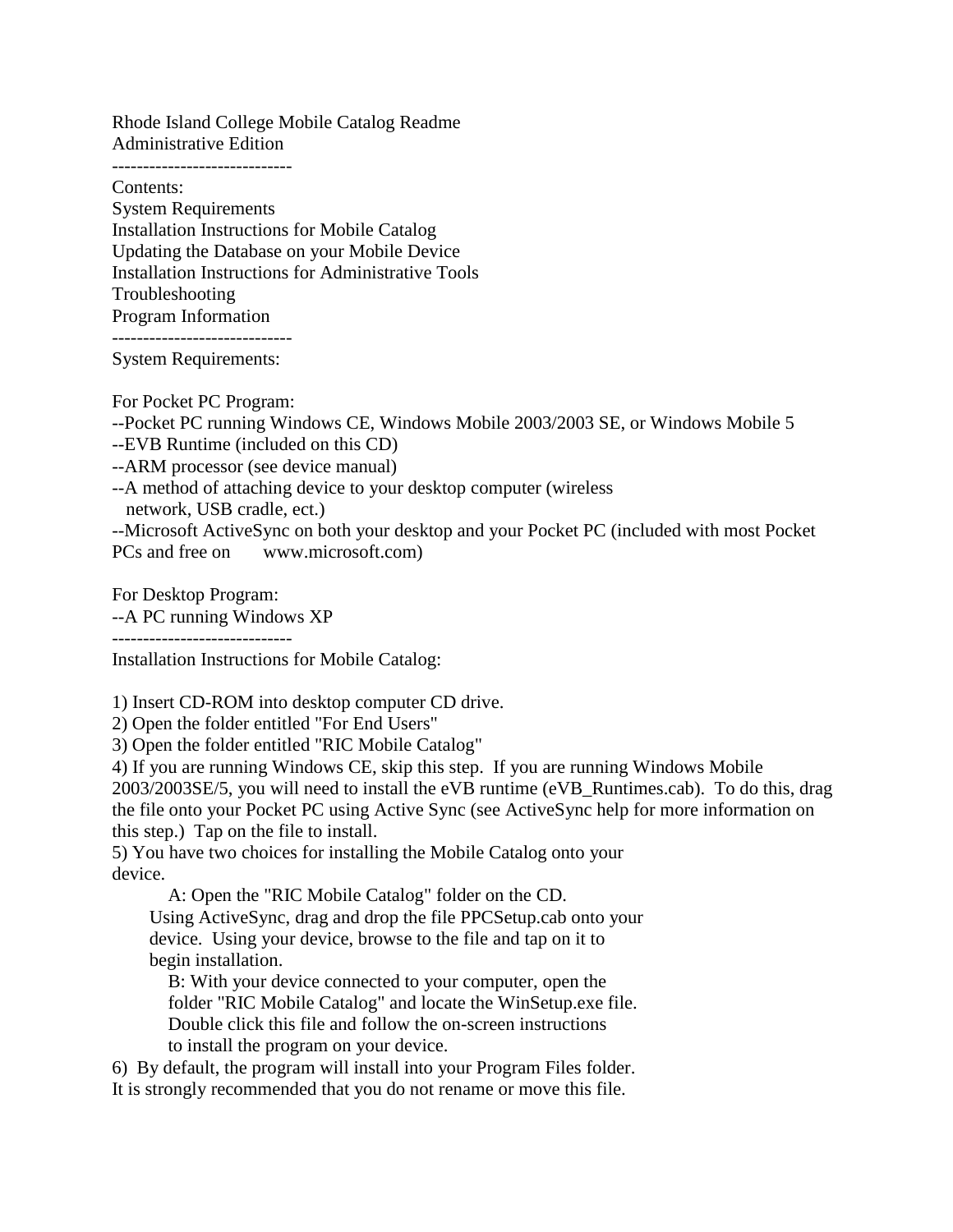7) Using ActiveSync, transfer the CourseCatalog.cdb and catalog.bmp files from the "RIC Mobile Catalog" folder into

the My Documents folder of your device.

-----------------------------

Updating the Database on Your Mobile Device:

The database that this program feeds from is located in the following location: /My Documents/CourseCatalog.cdb.

1) Obtain a copy of the new database from Rhode Island College

2) Using ActiveSync, browse to the My Documents folder on your device and delete the old database.

3) Drag and drop the new database into the My Documents folder on your device. You are now ready to use the new database.

-----------------------------

Installation Instructions for Administrative Tools:

1) Insert CD-ROM into desktop computer CD drive.

2) Open the folder entitled "Administrative Tools"

3) Double-click the file AdminSetup.exe to begin installation. This will install the Administrative Tools program, which will allow you to delete, update, and add courses to the Mobile Catalog database.

Note: You must install the program into the default directory. Changing the path may cause problems with the program, and is not recommended.

The program will install to C:\Program Files\Administrative Tools. When you are finished working with the database, you will find the file at C:\Program Files\Administrative Tools\CourseCatalog.mdb. This is the file that may be given to students, faculty, and staff to update their devices.

-----------------------------

Troubleshooting

--Database Not Found

 -If you recieve this message on the Pocket PC, ensure that the CourseCatalog.cdb file is located in the My Documents folder of your device. Do not relocate or rename this file.

 -If you recieve this message on the Desktop PC, ensure that the CourseCatalog.mdb file is located in C:\Program Files\Administrative Tools\CourseCatalog.mdb.

-----------------------------

Program Information:

RIC Mobile Catalog Administrative Tools

Author: Lianne M. Elsner